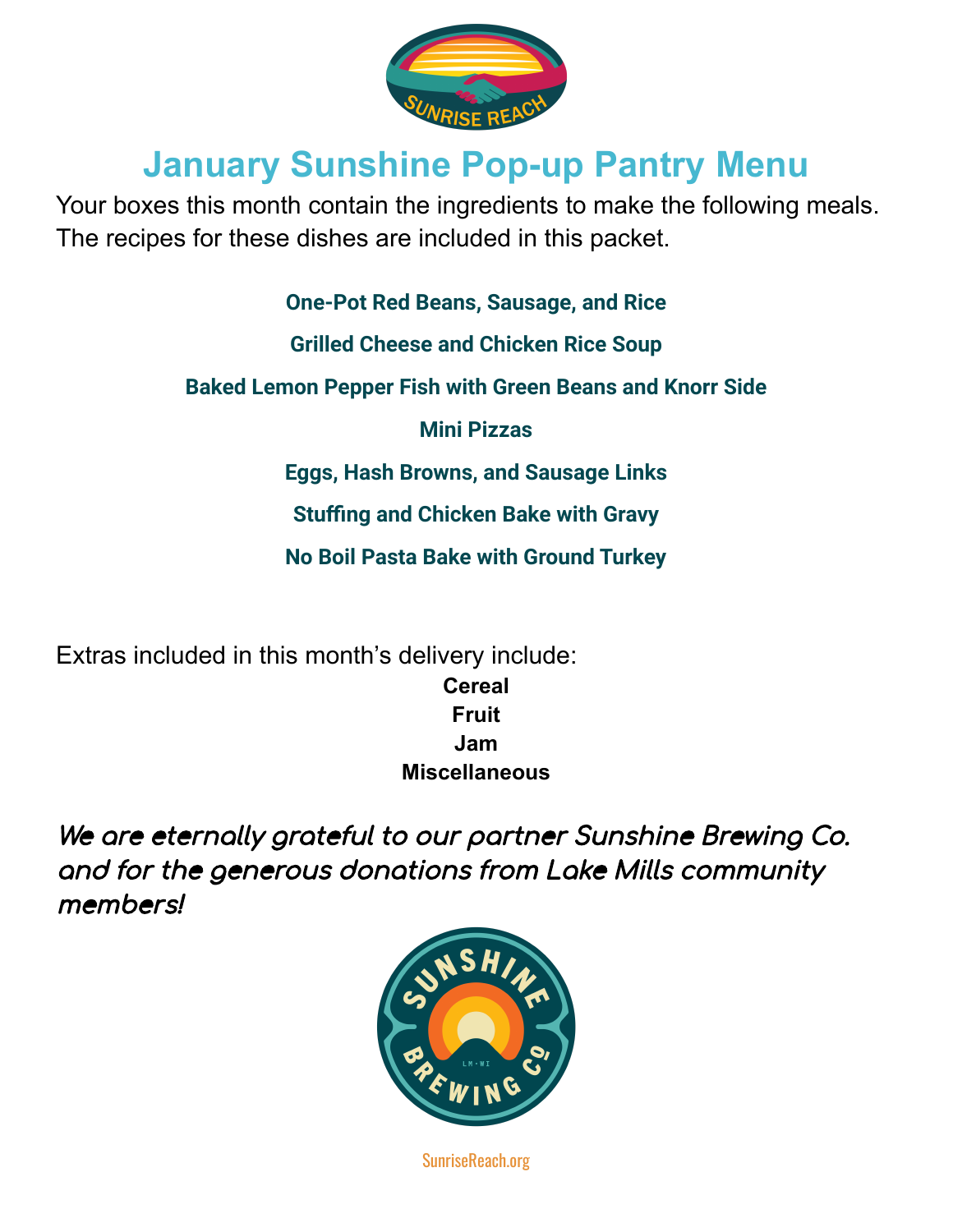# **Community Resources** | | Recipes

**The Bread Basket Multiple pop-up pantries throughout Jefferson County [https://www.facebook.com/BreadBasketWis](https://www.facebook.com/BreadBasketWisconsin) [consin](https://www.facebook.com/BreadBasketWisconsin)**

**Ruby's Pantry - Jefferson 4th Wednesday of every month [https://www.facebook.com/RubysPantryIm](https://www.facebook.com/RubysPantryImmanuelUMCJeffersonWI) [manuelUMCJeffersonWI](https://www.facebook.com/RubysPantryImmanuelUMCJeffersonWI)**

> **Lake Mills Food Pantry 920-648-2800 720 E. Lake St., Lake Mills**

**Second Harvest - Marshall/Waterloo 4th Friday of every month Holy Trinity Lutheran Church, 605 Madison Street, Marshall Start time: 1:00 pm until all food is distributed. No restrictions, EVERYONE in need is welcome and served. No ID necessary.**

**Second Harvest - Fort Atkinson 2nd Thursday of every month St Joseph's Catholic Church, 1650 Endl Boulevard, Fort Atkinson Start time: 2:00 pm until all food is distributed. No restrictions, EVERYONE in need is welcome and served. No ID necessary**

## **No Boil Pasta Bake**

### **Ingredients:**

1 lb ground turkey 1 16 oz box pasta (Rigatoni, Penne, Rotini or Ziti) 1 24 oz jar tomato pasta sauce 1 full jar water (24 ounces) 2 cups shredded mozzarella

#### **Steps:** 1. PREHEAT oven to 425 degrees.

- 2. Brown ground turkey in skillet.
- 3. Drain.
- 4. Combine ground turkey, uncooked pasta, 1 jar of tomato pasta sauce and 1 jar of water in a 13 x 9 inch baking pan.
- 5. Cover with aluminum foil.
- 6. Bake for 30 minutes.
- 7. Uncover and stir well.
- 8. Top with cheese.
- 9. Bake uncovered for an additional 10 minutes or until cheese melts and pasta is tender.

| <b>Mini Pizzas</b>                                                                        |           |                                                                                                                                                                                   |  |  |
|-------------------------------------------------------------------------------------------|-----------|-----------------------------------------------------------------------------------------------------------------------------------------------------------------------------------|--|--|
| Ingredients:                                                                              | Steps:    |                                                                                                                                                                                   |  |  |
| 1 can tomato sauce<br>3-4 tablespoons pizza<br>seasoning (or to taste)<br>1 teaspoon salt | $1 \quad$ | Preheat oven to 350<br>2. Pizza Sauce – In a<br>small pot, add tomato<br>sauce, pizza<br>seasoning, and salt.<br>Bring to a low boil and<br>then let simmer,                      |  |  |
| shredded mozzarella                                                                       |           | stirring often, for<br>10-15 minutes                                                                                                                                              |  |  |
| cheese any other pizza<br>topping of                                                      |           | 3. Pizzas - Place<br>flatbread on greased                                                                                                                                         |  |  |
| Puff flatbread                                                                            |           | pan. Spread pizza<br>sauce evenly on each<br>mini pizza. Add<br>toppings and cheese.<br>Bake 10 minutes or<br>until cheese is melted,<br>but take care not to<br>burn the bottoms |  |  |